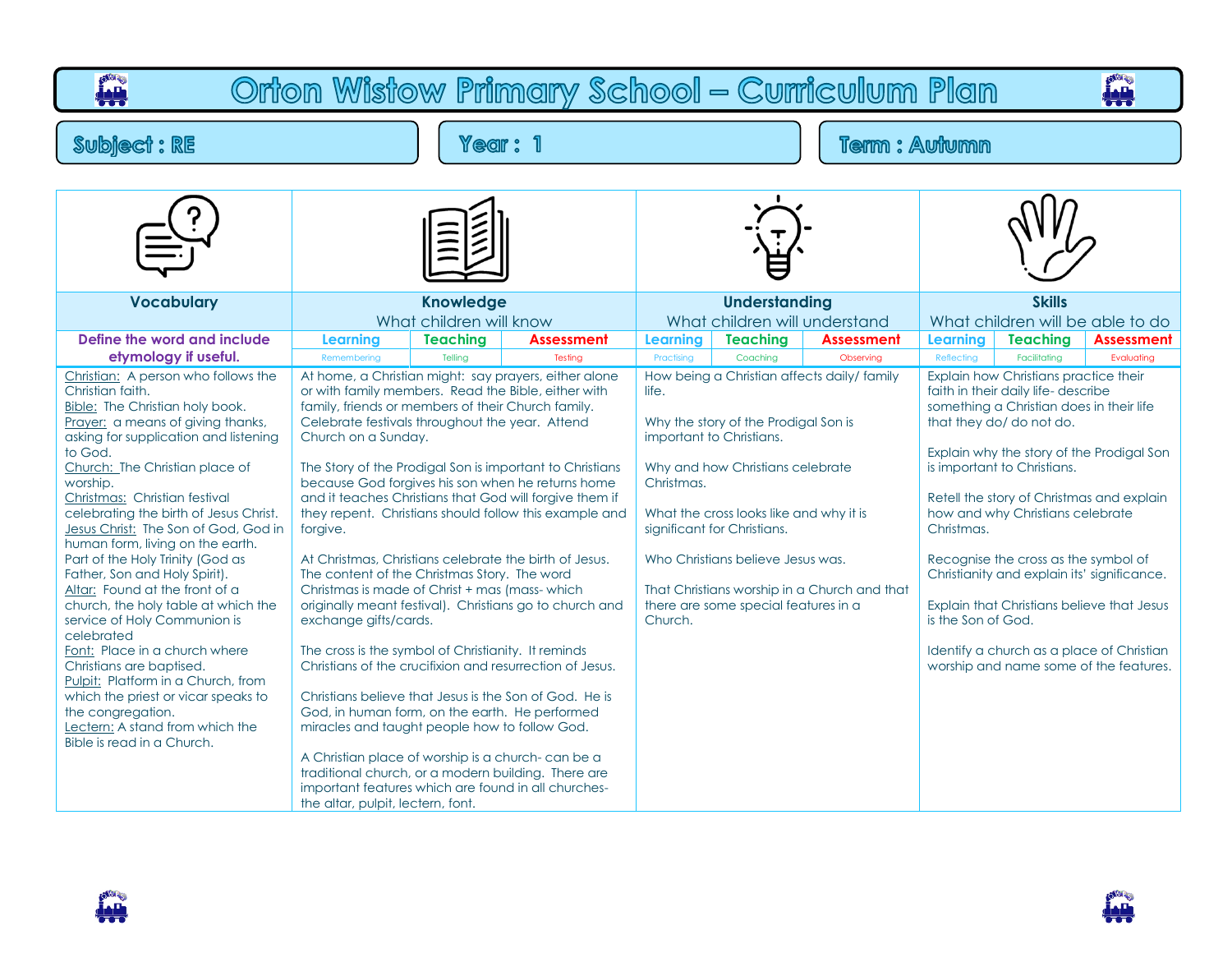## **Orton Wistow Primary School – Curriculum Plan**

**Subject : RE Year : 1 Term : Spring** 

| <b>Vocabulary</b>                                                                                                                                                                                                                                                                                                                                              | Knowledge<br>What children will know       |                                                                                                           | Understanding<br>What children will understand                                                                                                                                                                                                                                                                                                                                                                                                                                                                                                                                                                                                                                                         |                                                                                                |                                                                                                                                                                                                       | <b>Skills</b><br>What children will be able to do                                           |                                                                                                                                                                                                                                                                                                                                                                                              |                          |            |
|----------------------------------------------------------------------------------------------------------------------------------------------------------------------------------------------------------------------------------------------------------------------------------------------------------------------------------------------------------------|--------------------------------------------|-----------------------------------------------------------------------------------------------------------|--------------------------------------------------------------------------------------------------------------------------------------------------------------------------------------------------------------------------------------------------------------------------------------------------------------------------------------------------------------------------------------------------------------------------------------------------------------------------------------------------------------------------------------------------------------------------------------------------------------------------------------------------------------------------------------------------------|------------------------------------------------------------------------------------------------|-------------------------------------------------------------------------------------------------------------------------------------------------------------------------------------------------------|---------------------------------------------------------------------------------------------|----------------------------------------------------------------------------------------------------------------------------------------------------------------------------------------------------------------------------------------------------------------------------------------------------------------------------------------------------------------------------------------------|--------------------------|------------|
| Define the word and include<br>etymology if useful.                                                                                                                                                                                                                                                                                                            | Learning<br>Remembering                    | Teaching<br>Telling                                                                                       | Assessment<br>Testing                                                                                                                                                                                                                                                                                                                                                                                                                                                                                                                                                                                                                                                                                  | Learnin<br>a<br>Practising                                                                     | Teaching                                                                                                                                                                                              | Assessment                                                                                  | Learning<br>Reflecting                                                                                                                                                                                                                                                                                                                                                                       | Teaching<br>Facilitating | Assessment |
| Muslim: Follower of the religion of<br>Islam.<br>Mosque: Islamic place of worship.<br>Qur'an: Islamic holy book, revealed<br>to the Prophet Muhammed.<br>Prophet Muhammed: The final<br>messenger from Allah.<br>Allah: Islamic name for God.<br>Ramadan: Islamic month of fasting.<br>Eid- ul- Fitr: Festival celebrating the<br>end of the month of Ramadan. | area for prayers.<br>example.<br>Muhammad. | Qur'an) and what children do.<br>who try to follow his teaching and<br>feature daily prayers, reading the | That a mosque is a place of worship for<br>Muslims and the main features of the<br>building: Dome, Minaret (tower for the<br>call to prayer), prayer room, washing<br>What happens in the mosque (prayers,<br>lectures, weddings, funerals, reading the<br>Know that Muhammad is a Prophet in<br>Islam. He is the final messenger from Allah<br>and thus extremely important to Muslims<br>The Qur'an, which is a special book for<br>Muslims, was sent to him as a guide for<br>the people. The Qur'an tells Muslims what<br>to do and is therefore a guide for them.<br>Know some stories about the Prophet<br>Family life for a Muslim child would likely<br>Qur'an, visiting the mosque, attending | important for Muslims.<br>life and teaching.<br>celebrated.<br>Muslims.<br>for a Muslim child. | Coaching<br>Who Muhammed is and why he is<br>That the Qur'an tells Muslims what to<br>The reasons why Eid ul Fitr is<br>Why a mosque is a special place for<br>What daily family life might look like | Observing<br>That there are many stories about his<br>do and is therefore a guide for them. | Explain who Muhammed is and why he<br>is important to Muslims.<br>Retell a story from the life of<br>Muhammed.<br>Name the Qur'an and explain why it is<br>important for a Muslim.<br>Give reasons for why and how Eid-ul-<br>Fitr is celebrated.<br>Recognise that a mosque is a special<br>place for Muslims and explain why.<br>Give examples of what a Muslim child<br>might do at home. |                          | Evaluating |



OWPS Curriculum 2.0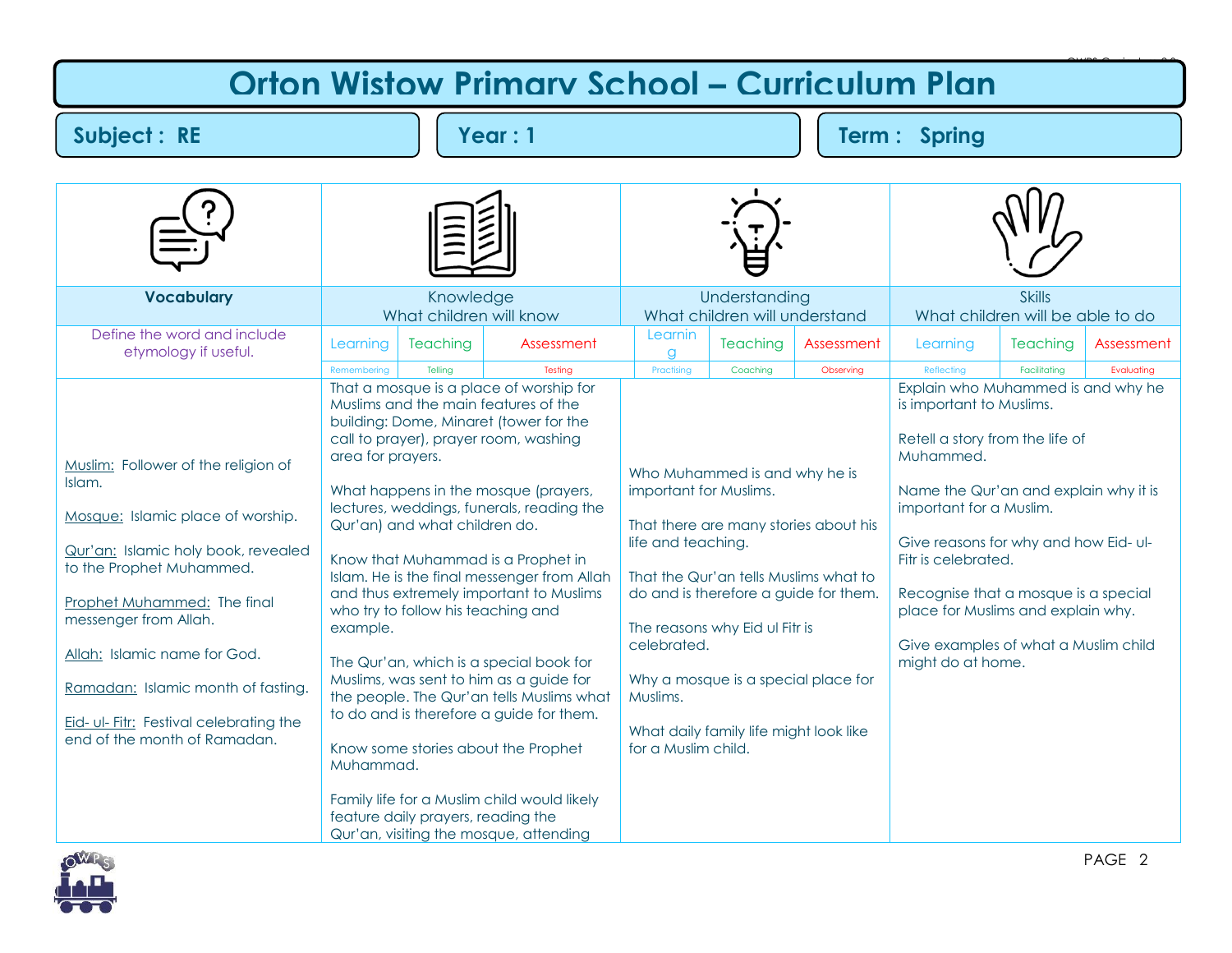|                                                                                                                                                                                                                                               | OWPS Curriculum 2.0 |
|-----------------------------------------------------------------------------------------------------------------------------------------------------------------------------------------------------------------------------------------------|---------------------|
| religious school (Madrassa) and<br>celebrating family events such as<br>welcoming new babies.                                                                                                                                                 |                     |
| The festival of Eid- ul- Fitr marks the end of<br>the month of fasting (Ramadan). There is<br>a family meal and prayers, and many<br>Muslims will visit friends and family and<br>exchange gifts. The greeting 'Eid<br>Mubarak' is exchanged. |                     |

| OWR <sub>S</sub><br>Orton Wistow Primary School - Curriculum Plan<br>ian<br><u>Ían</u>      |                                                                                                                                                                                                                                                                                                                                              |         |                                                                                                           |                                                                                                                                                                    |                                                                                                              |           |                                                                                                                                                                                                                                         |              |            |  |
|---------------------------------------------------------------------------------------------|----------------------------------------------------------------------------------------------------------------------------------------------------------------------------------------------------------------------------------------------------------------------------------------------------------------------------------------------|---------|-----------------------------------------------------------------------------------------------------------|--------------------------------------------------------------------------------------------------------------------------------------------------------------------|--------------------------------------------------------------------------------------------------------------|-----------|-----------------------------------------------------------------------------------------------------------------------------------------------------------------------------------------------------------------------------------------|--------------|------------|--|
| Subject: RE                                                                                 |                                                                                                                                                                                                                                                                                                                                              |         | <b>Year: 1</b>                                                                                            |                                                                                                                                                                    |                                                                                                              | Term:     | <b>Summer</b>                                                                                                                                                                                                                           |              |            |  |
|                                                                                             |                                                                                                                                                                                                                                                                                                                                              |         |                                                                                                           |                                                                                                                                                                    |                                                                                                              |           |                                                                                                                                                                                                                                         |              |            |  |
| <b>Vocabulary</b><br>Define the word and include                                            | <b>Knowledge</b><br>What children will know<br><b>Learning</b><br><b>Teaching</b><br><b>Assessment</b>                                                                                                                                                                                                                                       |         | <b>Understanding</b><br>What children will understand<br><b>Teaching</b><br><b>Assessment</b><br>Learning |                                                                                                                                                                    | <b>Skills</b><br>What children will be able to do<br><b>Teaching</b><br><b>Assessment</b><br><b>Learning</b> |           |                                                                                                                                                                                                                                         |              |            |  |
| etymology if useful.                                                                        | Remembering                                                                                                                                                                                                                                                                                                                                  | Telling | Testing                                                                                                   | Practising                                                                                                                                                         | Coaching                                                                                                     | Observing | Reflecting                                                                                                                                                                                                                              | Facilitating | Evaluating |  |
| Sikh: Follower of the religion of<br>Sikhism.<br>Guru Nanak: The first of the ten<br>Gurus. | Family is very important in Sikhism. Family<br>life was encouraged by Guru Nanak and<br>the Gurus who followed him. Men and<br>women are equal.                                                                                                                                                                                              |         |                                                                                                           | What Sikh family life looks like.<br>Why Sikhs believe people should be<br>good to each other.                                                                     |                                                                                                              |           | Explain what Sikhs might do in their<br>homes and what family life might be<br>like.                                                                                                                                                    |              |            |  |
| Guru: teacher<br>Respect: to treat with deferential<br>regard or esteem, regard with some   | Sikhism is based on principles of respect<br>and equality. Sikhs believe that we are<br>all Gifts from the One Creator. KESH (the<br>keeping of uncut hair) teaches that we<br>are all gifts from that One Creator.<br>Meditation, honest living and serving<br>humanity help people become better<br>people. Doing good deeds is important. |         |                                                                                                           | What the celebrations at the Sikh<br>festival of Vaisakhi are.<br>How a Sikh baby is welcomed and<br>named.<br>What Sikhs believe about creation<br>and the world. |                                                                                                              |           | Explain why Sikhs believe people should<br>be good to each other and what this<br>might look like.<br>Give examples of what happens at the<br>festival of Vaisakhi.<br>Describe how a Sikh child is welcomed<br>and named.<br>D A C F A |              |            |  |
| degree of reverence<br>Equality: a state of being equal.<br><b>AVAID</b>                    |                                                                                                                                                                                                                                                                                                                                              |         |                                                                                                           |                                                                                                                                                                    |                                                                                                              |           |                                                                                                                                                                                                                                         |              |            |  |